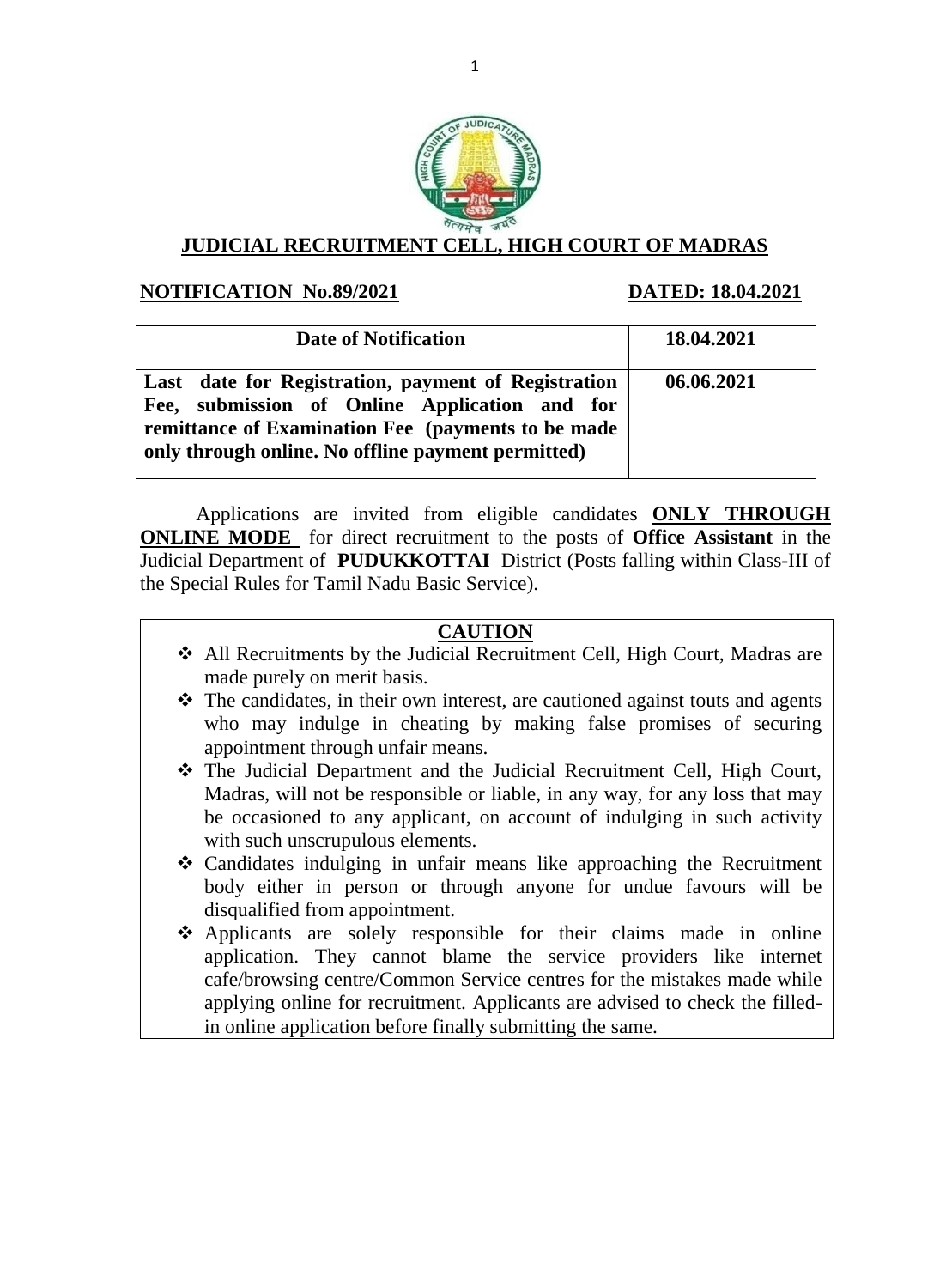# **IMPORTANT INFORMATION TO CANDIDATES**

|                                                                                               | Pursuant to the directions of the Hon'ble Supreme Court in <b>Renu and others</b>                                                                                                                                                                                                                                                                                            |  |  |  |  |
|-----------------------------------------------------------------------------------------------|------------------------------------------------------------------------------------------------------------------------------------------------------------------------------------------------------------------------------------------------------------------------------------------------------------------------------------------------------------------------------|--|--|--|--|
|                                                                                               | vs. District and Sessions Judge, Tis Hazari [(2014) 14 SCC 50], the                                                                                                                                                                                                                                                                                                          |  |  |  |  |
|                                                                                               | Government of Tamil Nadu issued orders in G.O.Ms.No.2121, Home<br>(Courts-1) Department, dated 25.10.2018 for creation of the Judicial<br>Recruitment Cell, High Court, Madras and has accorded "No Objection" for<br>recruitment of staff members to the subordinate Judicial Service in the State<br>of Tamil Nadu, which are outside the purview of the Tamil Nadu Public |  |  |  |  |
|                                                                                               |                                                                                                                                                                                                                                                                                                                                                                              |  |  |  |  |
|                                                                                               |                                                                                                                                                                                                                                                                                                                                                                              |  |  |  |  |
|                                                                                               |                                                                                                                                                                                                                                                                                                                                                                              |  |  |  |  |
| a                                                                                             |                                                                                                                                                                                                                                                                                                                                                                              |  |  |  |  |
|                                                                                               |                                                                                                                                                                                                                                                                                                                                                                              |  |  |  |  |
|                                                                                               | Service Commission. Accordingly, the Judicial Recruitment Cell, High                                                                                                                                                                                                                                                                                                         |  |  |  |  |
|                                                                                               | Court, Madras has taken up the direct recruitment process for various posts in                                                                                                                                                                                                                                                                                               |  |  |  |  |
|                                                                                               | the subordinate Judicial Service in the State of Tamil Nadu, which are outside                                                                                                                                                                                                                                                                                               |  |  |  |  |
|                                                                                               | the purview of the Tamil Nadu Public Service Commission, by issuing                                                                                                                                                                                                                                                                                                          |  |  |  |  |
|                                                                                               | separate notifications.                                                                                                                                                                                                                                                                                                                                                      |  |  |  |  |
|                                                                                               | The candidates who have applied earlier, in response to the Notifications                                                                                                                                                                                                                                                                                                    |  |  |  |  |
|                                                                                               | issued by the Principal District Judges/Appointing Authorities or participated                                                                                                                                                                                                                                                                                               |  |  |  |  |
| $\mathbf b$                                                                                   | in such selection process, have to apply afresh, if they are eligible as on the                                                                                                                                                                                                                                                                                              |  |  |  |  |
|                                                                                               | <b>date of Notification</b> , and participate in the selection process. They cannot                                                                                                                                                                                                                                                                                          |  |  |  |  |
| claim any equity / right / age relaxation based on their earlier application.                 |                                                                                                                                                                                                                                                                                                                                                                              |  |  |  |  |
|                                                                                               | submitted through<br>Applications<br>https://www.mhc.tn.gov.in                                                                                                                                                                                                                                                                                                               |  |  |  |  |
|                                                                                               | <b>WILL ALONE BE</b> accepted. Applications submitted through any other                                                                                                                                                                                                                                                                                                      |  |  |  |  |
| $\mathbf c$<br>mode viz., by post, courier, RPAD, e-mail, etc., will not be entertained under |                                                                                                                                                                                                                                                                                                                                                                              |  |  |  |  |
|                                                                                               | any circumstances or for any reasons. No correspondence in this regard will                                                                                                                                                                                                                                                                                                  |  |  |  |  |
|                                                                                               | be entertained, under any circumstances.                                                                                                                                                                                                                                                                                                                                     |  |  |  |  |
|                                                                                               | The 'Common Instructions to candidates' applying for various posts falling                                                                                                                                                                                                                                                                                                   |  |  |  |  |
|                                                                                               | under the Special Rules for Tamil Nadu Basic Service in the Judicial                                                                                                                                                                                                                                                                                                         |  |  |  |  |
|                                                                                               | Department of Tamil Nadu (hereinafter referred to as the 'Common                                                                                                                                                                                                                                                                                                             |  |  |  |  |
|                                                                                               | Instructions to the candidates') available in the website shall form part of this                                                                                                                                                                                                                                                                                            |  |  |  |  |
| d                                                                                             | Notification. Before filling the applications online, the applicants are advised                                                                                                                                                                                                                                                                                             |  |  |  |  |
|                                                                                               | to go through the 'Notification' and 'Common Instructions to the                                                                                                                                                                                                                                                                                                             |  |  |  |  |
|                                                                                               | candidates' available in the website thoroughly and carefully and they shall                                                                                                                                                                                                                                                                                                 |  |  |  |  |
|                                                                                               | ensure themselves that they fulfil all the required qualifications and not                                                                                                                                                                                                                                                                                                   |  |  |  |  |
|                                                                                               | disqualified from appointment.                                                                                                                                                                                                                                                                                                                                               |  |  |  |  |
|                                                                                               | The candidates are advised to make use of ONLY DESKTOP or LAPTOP to                                                                                                                                                                                                                                                                                                          |  |  |  |  |
| e                                                                                             | apply for the posts online and not to apply through smart phone or tab (since                                                                                                                                                                                                                                                                                                |  |  |  |  |
|                                                                                               | the application module is compatible only for desktop or laptop).                                                                                                                                                                                                                                                                                                            |  |  |  |  |
|                                                                                               | It is mandatory for all categories of the applicants (including the fee exempted                                                                                                                                                                                                                                                                                             |  |  |  |  |
|                                                                                               | category candidates) to register their basic particulars, on payment of Rs.60/-                                                                                                                                                                                                                                                                                              |  |  |  |  |
|                                                                                               |                                                                                                                                                                                                                                                                                                                                                                              |  |  |  |  |
| f                                                                                             | (Rupees Sixty only) + applicable charges, towards registration fee for the                                                                                                                                                                                                                                                                                                   |  |  |  |  |
|                                                                                               | notifications issued in respect of a particular Judicial District and then should                                                                                                                                                                                                                                                                                            |  |  |  |  |
|                                                                                               | proceed to apply online for recruitment of the posts notified in the                                                                                                                                                                                                                                                                                                         |  |  |  |  |
|                                                                                               | Notifications, by paying prescribed examination fee. However, exempted                                                                                                                                                                                                                                                                                                       |  |  |  |  |
|                                                                                               | category of candidates need not pay the examination fee.                                                                                                                                                                                                                                                                                                                     |  |  |  |  |
| g                                                                                             | Mere Registering and paying registration fee in any Judicial District will not                                                                                                                                                                                                                                                                                               |  |  |  |  |
|                                                                                               | be considered as an application for any Post. The Judicial Recruitment Cell,                                                                                                                                                                                                                                                                                                 |  |  |  |  |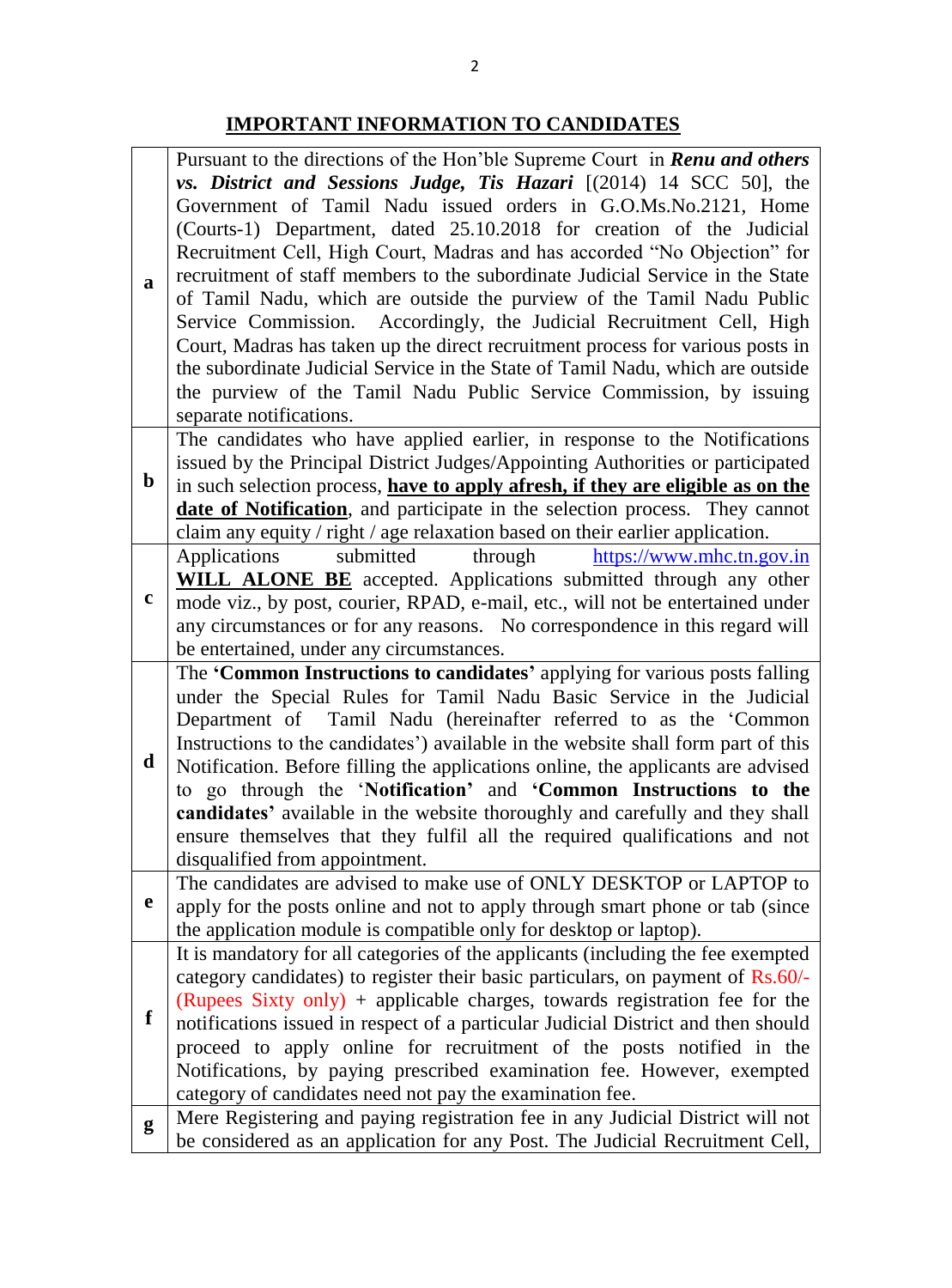High Court, Madras or the Judicial Department, PUDUKKOTTAI District will not be responsible for any consequences arising due to furnishing of incorrect and incomplete details in the application or omission to provide the required details in the application for this recruitment. **h** The Persons belonging to the State of Tamil Nadu belonging to one of the communities viz., Scheduled Caste or Scheduled Caste (Arunthathiars) or Scheduled Tribe or Most Backward Classes & Denotified Communities or Backward Classes (Other than Backward Class Muslims) or Backward Classes (Muslims), as the case may be, will alone be treated as belonging to the respective communities. The Persons belonging to other States / Union Territories (i.e. except the State of Tamil Nadu) will be treated only as 'Unreserved Category', even though they may belong to one of the reserved communities in their respective States or Union Territories. Therefore, they cannot seek either age relaxation or reservation in appointment or fee concession, under any circumstances. They are required to fill up their category as "Unreserved Category (UR)" in the application form and can compete only under "Unreserved Category (UR)", by paying requisite fee. **Applications of other State/Union Territory candidates i.e. except the State of Tamil Nadu, who have applied by citing their communal status in their respective States /Union Territories and without paying prescribed fee and who are age barred, will be summarily rejected and no correspondence in this regard will be entertained. i** If the candidate had applied for the posts by suppression / providing wrong information, he/she will be disqualified from participating in the selection process at any stage and after selection, if the same is found, his/her participation/continuation in selection process/appointment/employment is based on the decision to be taken by the Judicial Recruitment Cell, High Court, Madras/Appointing Authority. **j** Since separate Notifications for various posts in each Judicial District have been issued, the candidates are advised to apply for similar posts in any one Judicial District of his/her choice, as the exams/viva voce for the similar posts in all the Judicial Districts may be held either in the same Judicial District or any other place, as may be decided by the Judicial Recruitment Cell, High Court Madras, on the same day. **After selection and allotment to particular Judicial District, any request regarding transfer to another Judicial District will not be entertained.** The nature of work would demand the candidate selected to stay in the districts applied and cannot stay out of district. Therefore, candidates are advised to be cautious while choosing the Judicial District. **k** After such final selection of the candidates as per merit and communal roster for each category of posts notified, the Judicial Recruitment Cell, High Court, Madras will send such list of selected candidates to the Principal District Judge, PUDUKKOTTAI, for issuing necessary orders of appointment through the respective Appointing Authorities.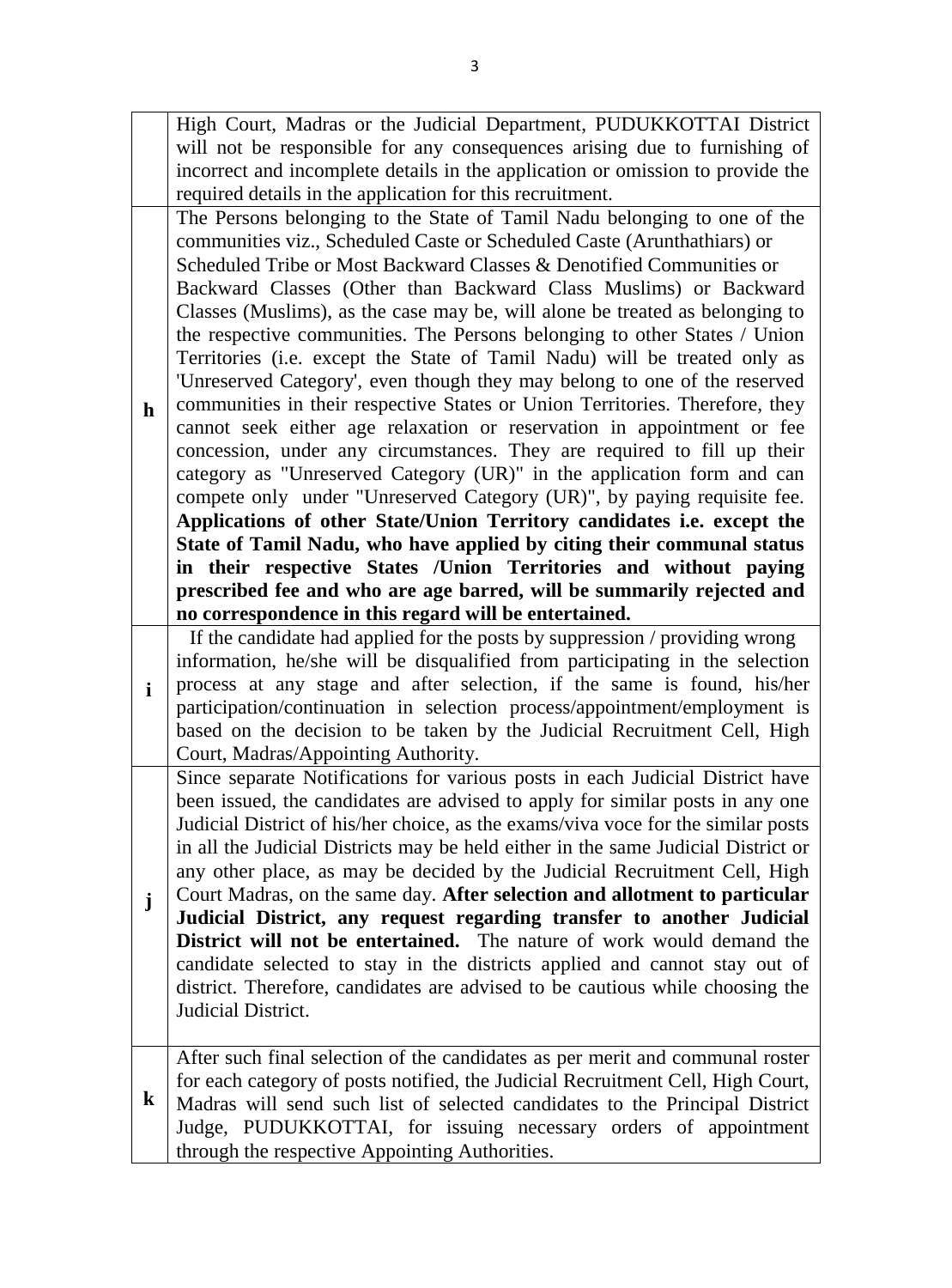|             | Persons with disability, on their selection, should submit a Certificate from  |
|-------------|--------------------------------------------------------------------------------|
|             | the Medical Officer of a Government Hospital, specifying the nature of         |
|             | physical handicap and further certifying that the physical handicap is not     |
|             | one which could render the applicant incapable of efficiently discharging      |
|             | his/her duties and they also satisfy the Appointing Authority that his/her     |
|             | disability will not affect the effective discharge of their duties.            |
|             | In the final selection, other things being equal, preference shall be given to |
| m           | the Outstanding Scouts for appointment. ("Outstanding Scout" means a           |
|             | Scout who has received the award of the President of India) [Section 16 of     |
|             | the Tamil Nadu Government Servants (Conditions of Service) Act, 2016].         |
| $\mathbf n$ | Preference will be given to the candidates who studied in Tamil Medium         |
|             |                                                                                |

## **2. NUMBER OF VACANCIES AND PAY SCALE:**

| <b>Name of the Post</b> | <b>Level of Pay</b><br>(Revised)   | <b>Total No.of</b><br>vacancies |
|-------------------------|------------------------------------|---------------------------------|
| <b>Office Assistant</b> | Level $-1$<br>$Rs.15,700 - 50,000$ | 79                              |

## **3. DISTRIBUTION OF VACANCIES:-**

**As provided in the Annexure.**

## **NOTE:**

**The number of vacancies advertised for the posts are only approximate and are liable for increase or decrease with reference to vacancy position at any point of time before finalisation of selection.**

## **4. AGE (as on 01.07.2021):-**

| Sl.<br>No. | Category of Applicant                                                                                                                         | Minimum Age<br>(should have<br>completed) | Maximum<br>Age (should<br>not have<br>completed) |
|------------|-----------------------------------------------------------------------------------------------------------------------------------------------|-------------------------------------------|--------------------------------------------------|
| 1.         | Scheduled Caste / Scheduled Caste<br>(Arunthathiyar), Scheduled Tribes and<br>Destitute Widows of all castes                                  |                                           | 35 years                                         |
| 2          | Most Backward Classes / Denotified<br>Communities, Backward Classes (other<br>than Backward Class Muslims) and<br>Backward Classes (Muslims). | 18 years                                  | 32 years                                         |
| 3          | For Others/ Unreserved categories<br>[i.e., Candidates not belonging to SCs,                                                                  |                                           | 30 years                                         |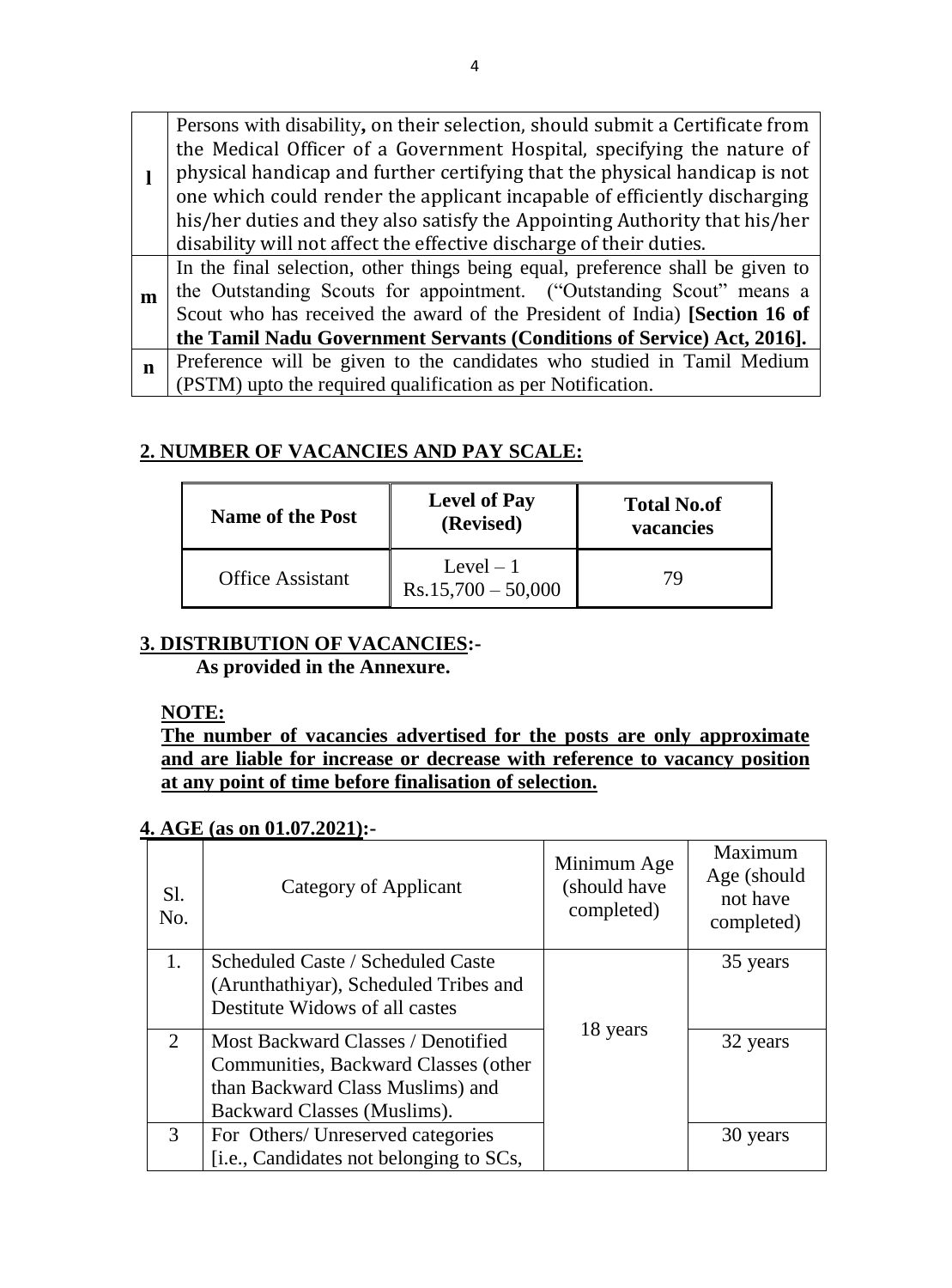| <sup>1</sup> SC(A)s, STs, MBCs/DCs, BCs and |  |
|---------------------------------------------|--|
| <b>BCMs</b>                                 |  |

**Note: "Others"** [i.e., Candidates not belonging to SCs, SC(A)s, STs, MBCs/DCs, BCs and BCMs] who have put in 5 years of service in the State / Central Government are not eligible even if they are within the age limit.

#### **Explanation-**

Candidates should not have born after **01.07.2003** and should not have born before:

| (a) 02.07.1986 (in case of candidates belonging to $SC/SC(A)/ST$                                                                                                                            |  |  |
|---------------------------------------------------------------------------------------------------------------------------------------------------------------------------------------------|--|--|
| /Destitute Widows of all castes)                                                                                                                                                            |  |  |
| $(b)$ 02.07.1989 (in case of candidates belonging to MBC/DC, BC and BCM)                                                                                                                    |  |  |
| $\left( \text{c} \right)$ 02.07.1991 (in case of 'Others' i.e., Candidates not belonging to<br>SCs, SC(A)s, STs, MBCs/DCs, BCs and BCMs /candidates<br>from other States/Union Territories) |  |  |

## **However, the maximum age stated above is not applicable to the following category of candidates:**

#### **(i) For Differently Abled Persons:**

Persons with benchmark disability (i.e. The disability should not be less than 40%.) will be eligible for age concession upto ten years over and above the age limit prescribed, provided, they are found to be otherwise suitable. Such applicants should produce a certificate as laid down in G.O. (Ms) No. 28, Welfare of Differently-abled Persons (DAP 3.1) Department, dated 27.07.2018 and in accordance with the norms laid down by the Government of India in the Rights of Persons with Disabilities Rules, 2017.

#### **(ii) For Ex-servicemen**

**(a)** The maximum age limit is 53 Years for the Ex-servicemen, who belong to SC,  $SC(A)$ , ST, MBC/DC, BC and BCM as on 1.7.2021.

**(b)** The maximum age limit is 48 years for "others" (i.e.) Ex-servicemen, not belonging to any of the above said reserved categories, as on 1.7.2021.

**(**Section 63 of the Tamil Nadu Government Servants (Conditions of Service) Act, 2016)

**[**For definition of "Ex-Servicemen", refer Para 3(g) of the "Common Instructions to the candidates"]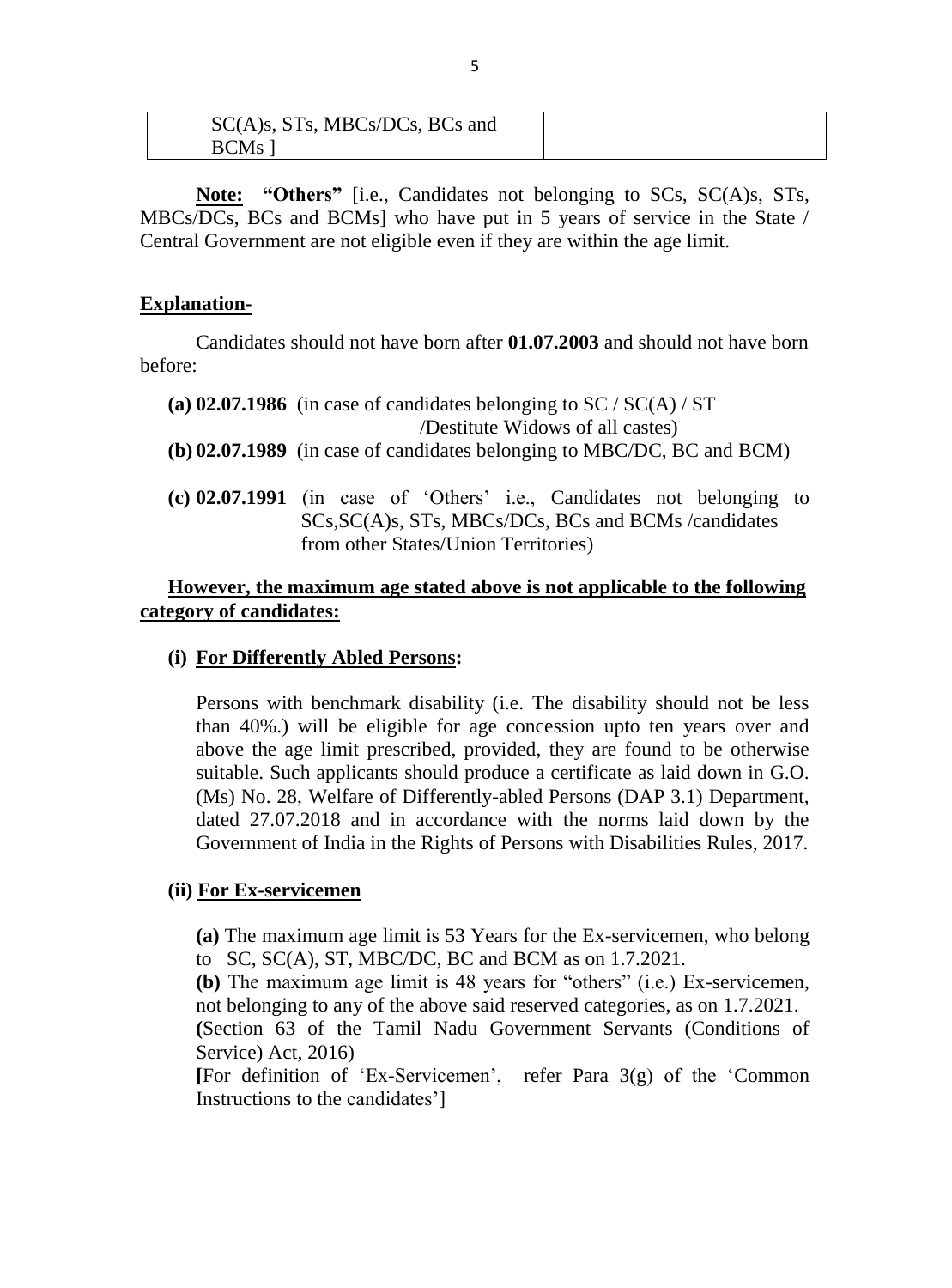#### **(iii) For Ex-NCC cadets:**

Ex-N.C.C. cadets who were employed as Under Officer, Instructors or Sergeant-Major-Instructors in the N.C.C. on whole-time basis on or after 1st January 1963, may also apply, if they possess all the prescribed qualifications except age. They are allowed to deduct from their age, the actual period of service as Under Officers, Instructors or Sergeant-Major-Instructors in the N.C.C. The relevant age rule will be relaxed in their favour if they are otherwise found to be suitable.

#### **(iv) Bonded Labourers etc.:**

Bonded labourers who themselves have been released from Bonded Labour System / sons or unmarried daughters of such released bonded labourers, can apply, if they had not completed 40 years of age as on 1.7.2021. They shall produce a certificate in the form specified in the **Annexure-F** to the Instructions to the candidates, from the authority competent to issue community certificate, to show that they have been released from Bonded Labour under the provisions of the Bonded Labour System (Abolition) Act, 1976.

#### **(v) Discharged and serving temporary Government employees:**

Discharged/serving temporary Government employees who have not completed 40 years of age as on 1.7.2021, are allowed to deduct from their age the actual period of service rendered under the Government (whether continuous or non-continuous) up to the date of the Notification.

**Explanation:** *A discharged State Government employee is a person who was in the employment of the State and was discharged because of reduction in establishment or for any other reason but not on a disciplinary proceeding.* **(Section 61 of the Tamil Nadu Government Servants (Conditions of Service) Act, 2016).**

#### **(vi) Temporary employees working / worked in the Tamil Nadu Judicial Department:**

The above prescription regarding age limit is not applicable to the temporary employees working/worked in the Tamil Nadu Judicial Department under Rule 16 (a) (i) of the TNJMS Rules, **as a one time measure**, if they qualify the age criteria indicated above as on the date on which their initial appointment under Rule 16(a)(i) of the TNJMS Rules was made. Therefore, they must clearly furnish the details regarding their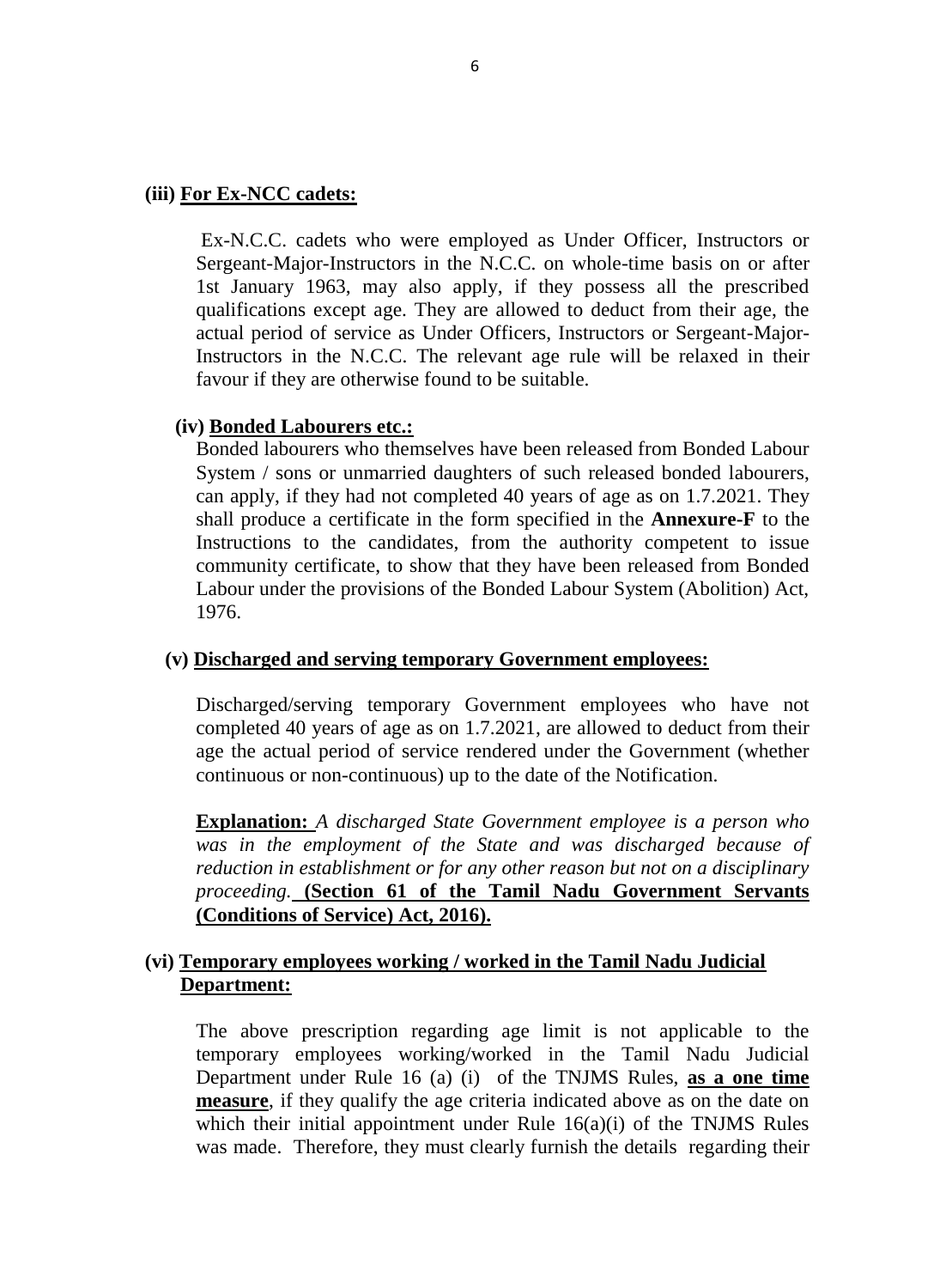initial appointment, age as on that date etc. **[This concession is granted in compliance of the orders of the Hon"ble High Court in W.P.No.6378/2018. Dt. 30.04.2019].**

## **(vii) For the candidates, whose names have been sponsored by the Employment Exchange and who are applying to the post:**

A list of eligible candidates will be called for from the District Employment Exchange, PUDUKKOTTAI. In the case of such candidates whose names have been sponsored by the District Employment Exchange concerned, a communication will be sent by the Judicial Department of the PUDUKKOTTAI District, requiring them to apply to the post by paying necessary registration/examination fees if they are willing, by submitting their online applications. Mere sponsoring of the names by the Employment Exchange concerned will not be treated as the application of such candidates to the post. Sponsorship of the names of the candidates by the Employment Exchange will not confer any vested right on such candidates for recruitment. They have to participate in the selection process along with other applicants and no separate reservation / preference will be given for candidates sponsored by the Employment Exchange. If the applicant had submitted his/her application earlier, he/she need not submit again based on the instruction received from District Court.

## (viii) **For certain category of candidates, who possess higher educational qualification**:

The maximum age limit prescribed above does not apply to the applicants belonging to any of the Scheduled Castes, Scheduled Caste (Arunthathiyars), Scheduled Tribes, Backward Classes (other than Backward Class Muslims), Backward Classes (Muslim), Most Backward Classes and Denotified Communities or of Destitute Widows of all castes, who passed in Pre-University Examination or Higher Secondary Examination or Diploma awarded by the State Board of Technical Education and Training, Tamil Nadu or by any Institution or Board recognized by the Government or any other State Government or the Central Government*.*

 [See Explanation-II to Section 20(8) of the Tamil Nadu Government Servants (Conditions of Service) Act, 2016].

## *Explanation:*

*An applicant who has passed only one or two parts of the Pre-University or Higher Secondary Examination or Diploma will not be deemed to have passed the above examinations.*

*NOTE: However, no candidate who has completed 60 years of age as on 1.7.2021 is eligible to apply***.**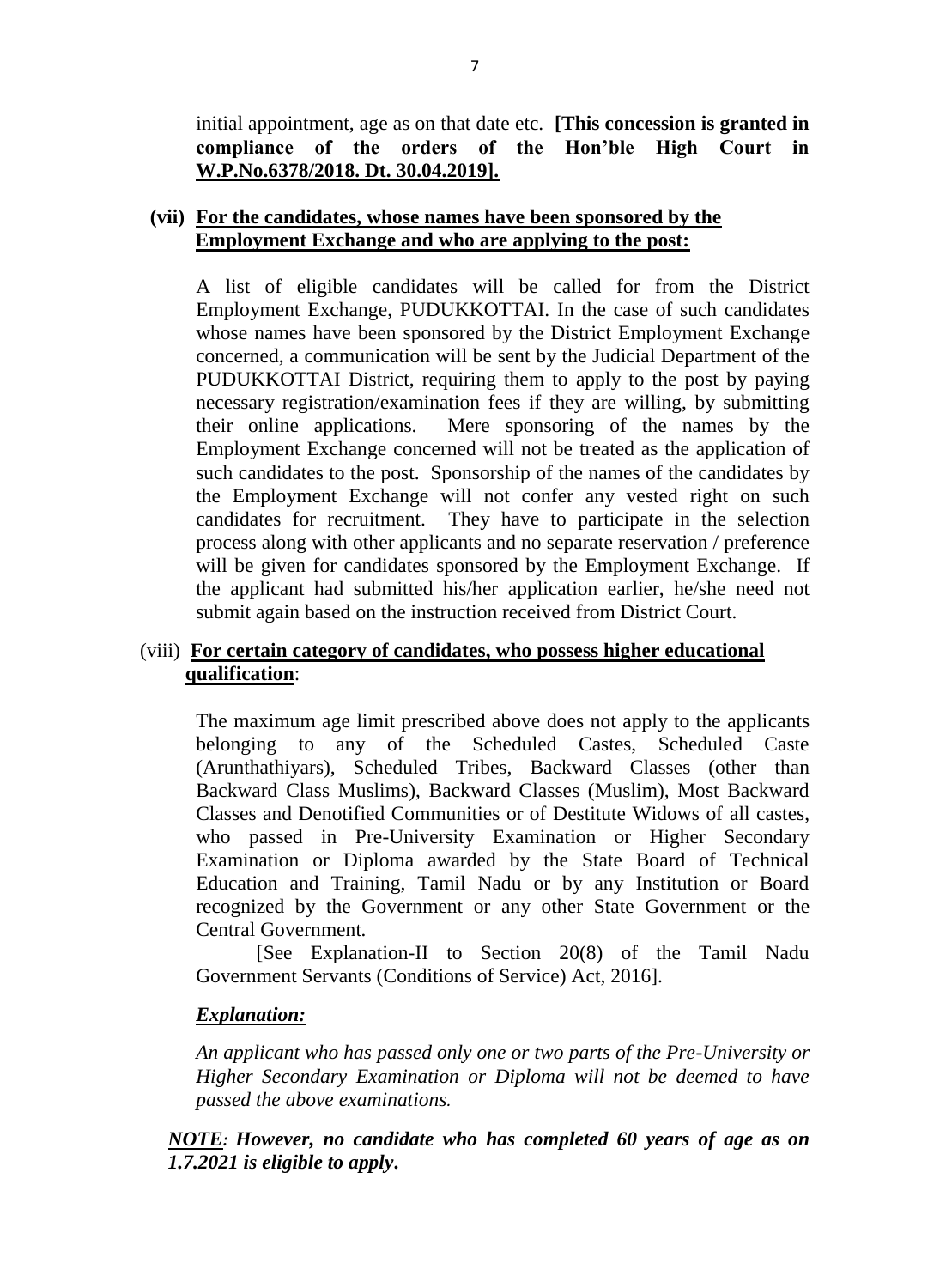## **5. EDUCATIONAL QUALIFICATIONS REQUIRED:-**

| <b>Name of the Post</b> | <b>Qualification</b>                                                                                                                                                      | <b>Preference</b>                                                                                                             |
|-------------------------|---------------------------------------------------------------------------------------------------------------------------------------------------------------------------|-------------------------------------------------------------------------------------------------------------------------------|
| <b>Office Assistant</b> | <b>Academic Qualification:-</b><br>Pass in VIII Standard or its<br>equivalent on the date of<br>notification.<br><b>Special Qualification:-</b><br>Must be able to ride a | being<br>Other<br>things<br>equal, preference will<br>be given to those who<br>are in possession of<br>valid Driving Licence. |
|                         | bicycle.                                                                                                                                                                  |                                                                                                                               |

#### **Note:-**

The above educational qualification is not applicable to ex-serviceman. However, they shall be able to read and write in Tamil. [See Rule 5(2)(b) of the Tamil Nadu Basic Service Rules.]

## **6. EXAMINATION FEE :-**

| <b>Sl. No.</b> | Category                                       | <b>Amount</b>          |
|----------------|------------------------------------------------|------------------------|
| (i)            | BC / BCM / MBC & DC / Others                   | $Rs.500/-$             |
|                |                                                | for each post          |
| (ii)           | $SC / SC(A) / ST$ (Fee exemption is applicable |                        |
|                | only to candidates belonging to the State of   |                        |
|                | Tamil Nadu)                                    | <b>Total Exemption</b> |
| (iii)          | Differently Abled Persons and Destitute        |                        |
|                | Widow of all communities:                      |                        |
|                | (a) For differently Abled Persons, the         |                        |
|                | disability should be not less than 40%         | <b>Total Exemption</b> |
|                | [Benchmark Disabilities]                       |                        |
|                | (b) For Destitute Widows, the Destitute        |                        |
|                | Widow Certificate should have been obtained    |                        |
|                | from Revenue Divisional Officer / Sub          |                        |
|                | Collector / Assistant Collector.               |                        |

## **Note:**

| (1) | Persons claiming age and Fee concession referred to above and other   |
|-----|-----------------------------------------------------------------------|
|     | claims including communal Reservation and priority categories made in |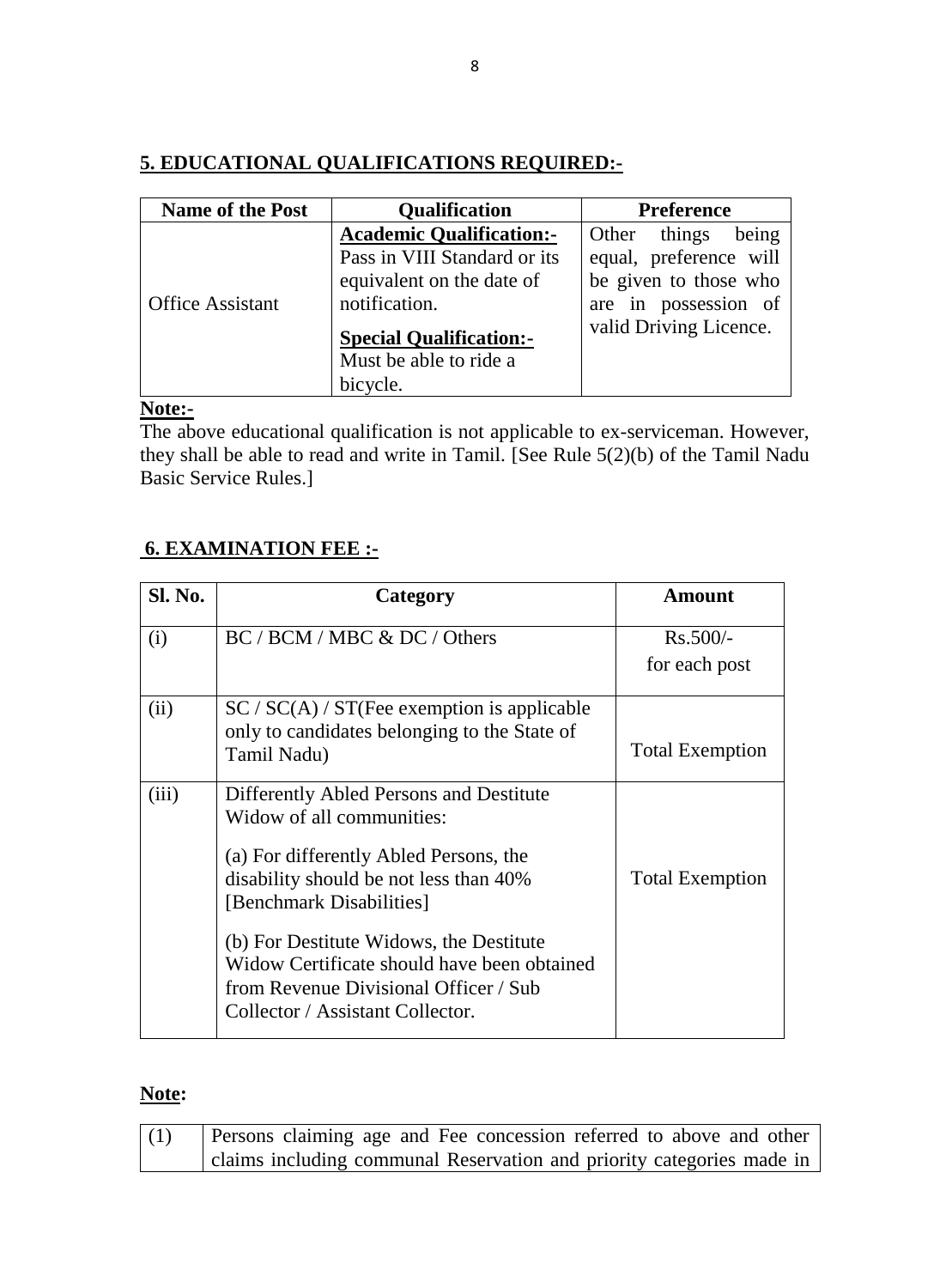|     | the application, shall possess valid certificates issued by the Competent<br>Authority on the date of Notification and shall upload the same along<br>with their online application. The applications of the candidates who have<br>not uploaded such certificates will be summarily rejected. They shall<br>also submit the originals of such certificates, for verification, as and when<br>called for. Otherwise, their applications will be rejected at any stage of<br>selection and no correspondence in this regard will be entertained. |
|-----|-------------------------------------------------------------------------------------------------------------------------------------------------------------------------------------------------------------------------------------------------------------------------------------------------------------------------------------------------------------------------------------------------------------------------------------------------------------------------------------------------------------------------------------------------|
| (2) | The application of the candidate who makes false claim for fee<br>concession, reservation and age relaxation will be rejected at any stage of<br>selection.                                                                                                                                                                                                                                                                                                                                                                                     |
| (3) | The fees once paid neither will be refunded to the applicants under any<br>circumstances nor adjusted towards any other selection.                                                                                                                                                                                                                                                                                                                                                                                                              |

## **7. PLACE OF POSTING & NATURE OF DUTIES:**

**(a)** The selected candidates to the Post, will be deputed to the Court to do Office work or to the residences of the Judicial Officers to attend all domestic duties like cooking, cleaning utensils, washing clothes, mopping floors, cleaning bathrooms & lavatories etc., and spray disinfectant in the required places and also gardening work, depending on the need and exigency.

**(b)** They should sweep and clean Chambers, Court Halls, Office Rooms, Court veranda, Record room and other premises of the Court Buildings and also clean fixtures, fittings therein and vehicles.

**(c)** They should remove cobweb from walls, furniture, ceilings, etc. in the court premises.

**(d)** They should also attend to all the duties assigned by their superiors from time to time in a dedicated manner, even during Holidays and odd hours.

**(e)** The candidates must be free from contagious diseases.

**(f)** The selected candidates are liable to be transferred from the office of one Court to the office of other Court, depending on the administrative needs and exigencies at any point of time.

## **8. MODE OF SELECTION:-**

The selection of candidates will be based on Written Examination, Practical Test and Oral Test in the following manner: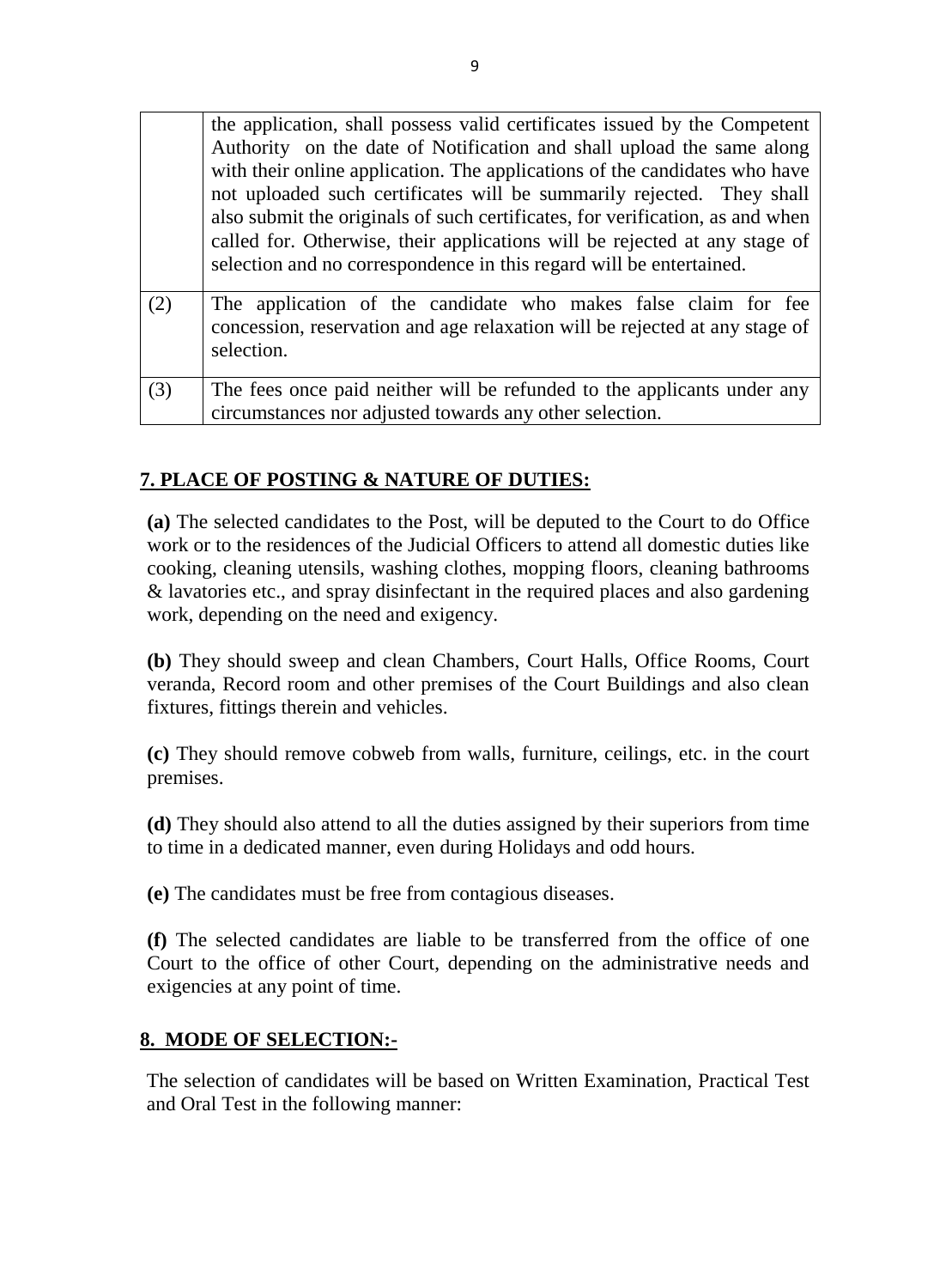## **(A) WRITTEN EXAMINIATION:**

The written examination will consist of 50 multiple choice questions (objective type), each carrying 1 Mark. The duration will be 60 minutes. The written examination will consist of single paper containing:

| PART-A | : General Knowledge (30 questions) |                |
|--------|------------------------------------|----------------|
| PART-B | : General Tamil                    | (20 questions) |

## **SYLLABUS**

| Part-A:   | General knowledge including current affairs, basic arithmetic<br>abilities and knowledge in house-keeping, hygiene, food and<br>service, food production, gardening skills, water conservation, basic<br>principles of guarding house/office etc. The question paper will<br>be only in Tamil. |
|-----------|------------------------------------------------------------------------------------------------------------------------------------------------------------------------------------------------------------------------------------------------------------------------------------------------|
| $Part-B:$ | General Tamil upto 8 <sup>th</sup> standard level of the Tamil Nadu State<br><b>Government syllabus</b>                                                                                                                                                                                        |

## **Minimum qualifying marks**:

PART-A : 9 Marks PART-B : 6 Marks

| $\blacktriangleright$ | The candidate should get qualified in parts 'A' and 'B' separately       |  |  |  |  |  |
|-----------------------|--------------------------------------------------------------------------|--|--|--|--|--|
| ➤                     | The candidates for Practical Test will be shortlisted, based on merit    |  |  |  |  |  |
|                       | in the written examination, at a ratio not exceeding 10 times of the     |  |  |  |  |  |
|                       | number of vacancies or as may be decided by the Judicial                 |  |  |  |  |  |
|                       | Recruitment Cell, High Court, Madras, following the rule of              |  |  |  |  |  |
|                       | reservation. However, in each reservation group, all the candidates,     |  |  |  |  |  |
|                       | who secure the same mark as that of the cut-off mark for their           |  |  |  |  |  |
|                       | reservation group, will be admitted to the Practical Test. Therefore,    |  |  |  |  |  |
|                       | mere securing the minimum qualifying mark in the written                 |  |  |  |  |  |
|                       | examination will not confer any right on the candidate to get            |  |  |  |  |  |
|                       | qualified for the practical test                                         |  |  |  |  |  |
| $\blacktriangleright$ | The marks obtained in the written examination will be only               |  |  |  |  |  |
|                       | qualifying in nature and the same will not be counted for determining    |  |  |  |  |  |
|                       | the final order of selection of the candidates.                          |  |  |  |  |  |
| $\blacktriangleright$ | Any representation from candidates for changing the date of              |  |  |  |  |  |
|                       | Examination / Selection process, change of examination centre, for       |  |  |  |  |  |
|                       | relaxation of conditions mentioned in the notification or exam related   |  |  |  |  |  |
|                       | guidelines<br>or minimum<br>direction<br>marks<br><b>or</b><br><b>or</b> |  |  |  |  |  |
|                       | qualification/requirement etc. or for revaluation/re-totalling will not  |  |  |  |  |  |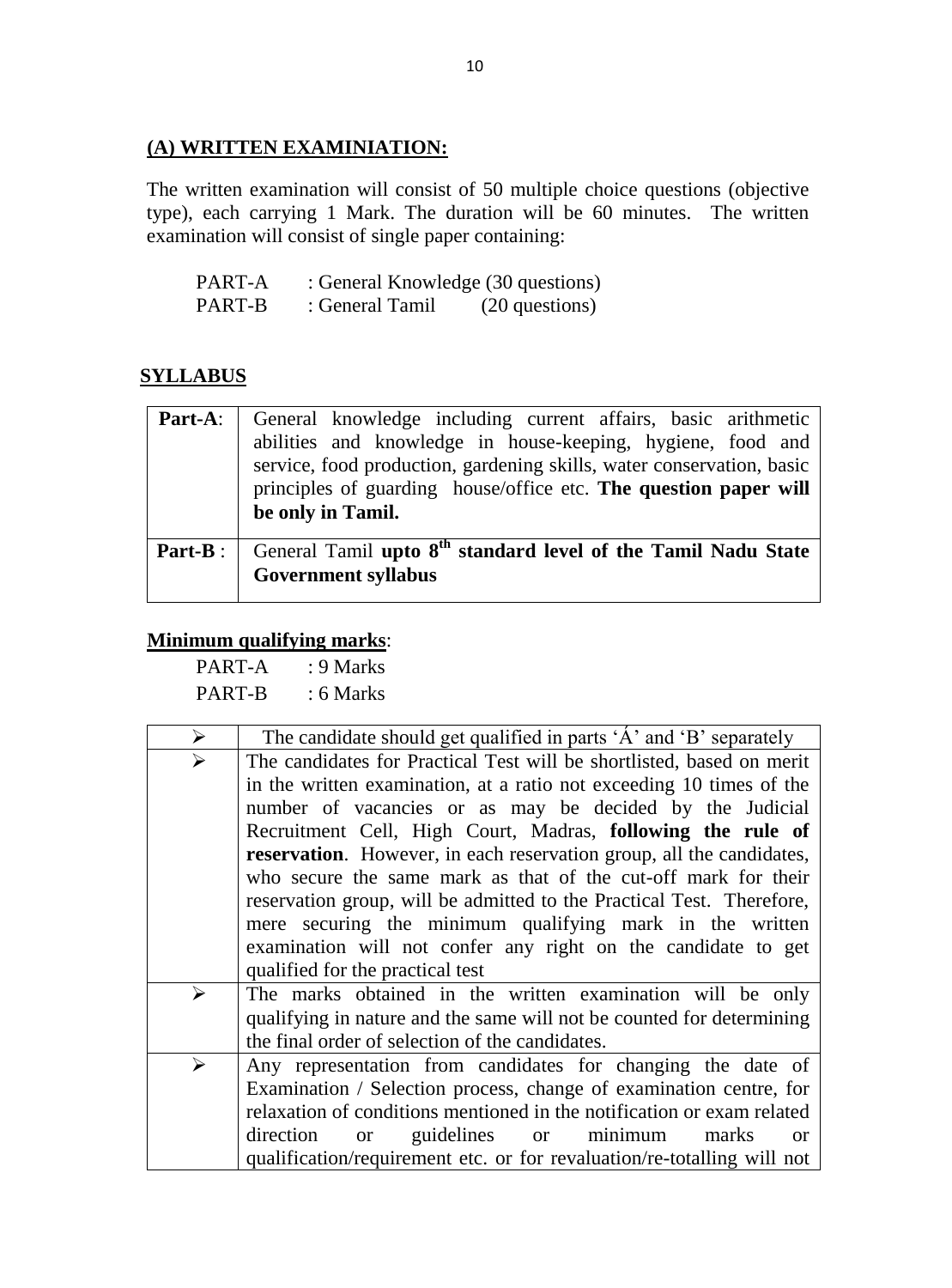## be entertained, under any circumstances. **(B) PRACTICAL TEST (70 Marks) (Minimum qualifying mark: 21 marks):**

The candidates shortlisted, as per merit, will be called for practical test, to test their knowledge in office maintenance, House-keeping, hygiene, house-hold articles maintenance, other house-hold duties including food production, cooking, cleaning, food and beverage service, gardening skills, water conservation, basic principles of guarding a house/office etc.

### **(C) ORAL TEST (30 Marks) (Minimum qualifying mark: 9 marks)**

For Oral Test, the candidates will be shortlisted as per merit based on the marks secured by them in the Practical Test, in the ratio of 1:2 or 1:3 or such number as may be decided by the Judicial Recruitment Cell, High Court, Madras with reference to the number of vacancies from and out of the qualified candidates in the Practical Test, **following the rule of reservation**.

#### **Explanation:**

- *If the number of vacancies notified for a reservation group are five and above, the candidates for Oral Test therefore will be shortlisted, as per merit, based on the marks secured by them in the Practical Test, from among the qualified candidates in the Practical Test, in the ratio of 1:2 or such number as may be decided by the Judicial Recruitment Cell, High Court, Madras, following the rule of reservation.*
- *If the number of vacancies notified for a reservation group are four and below, the candidates for Oral Test therefore will be shortlisted, as per merit, based on the marks secured by them in the Practical Test, from among the qualified candidates in the Practical Test, in the ratio of 1:3 or such number as may be decided by the Judicial Recruitment Cell, High Court, Madras, following the rule of reservation.*
- *However, in each reservation group, all the candidates, who secure the same mark as that of the cut-off mark for their reservation group, will be admitted to the Oral Test. Therefore, mere securing the minimum qualifying mark in the Practical Test will not confer any right on the candidate to get qualified for the Oral Test.*

**The object of oral test is to assess the suitability of the candidates by judging their mental alertness, skills, attitude, ethics, character, etc.**

**[In the Oral Test, the outstanding and meritorious record of candidates in Sports, Athletics, NCC, NSS, ACC, Scouts and Guides and Literary activities of the candidates besides his/her general physique, aptitude, flair for expression, grasp of General Knowledge etc., will also be taken into account. If the candidate is an "In-service candidate" or in the service of the State or Central Government or in the Government Aided Institutions or the Quasi Government Organizations, his/her personal file or record sheet or any other record showing his/her work and conduct will also**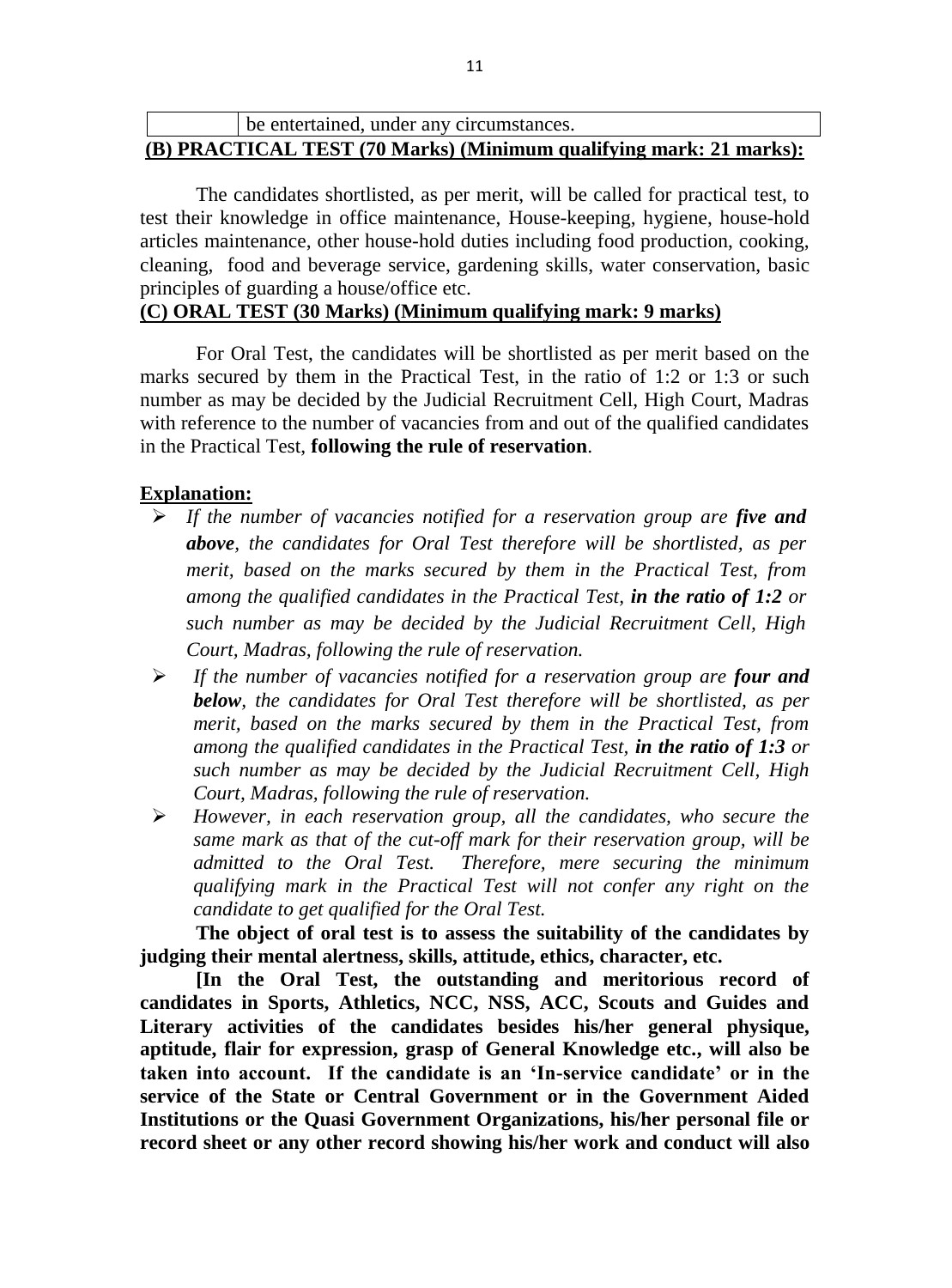Final selection of candidates will be made on the basis of combined marks secured by the candidates in the Practical Test and the Oral Test, as per merit and **following the rule of reservation**.

## **10. EXAMINATION CENTRES:**

**(a)** Written Examination / Practical Test / Oral Test will be conducted within the Judicial District of PUDUKKOTTAI or any other place as may be decided by the High Court.

**(b)** The dates of Written Examination, Practical Test and Oral Test will be intimated to the eligible candidates only through the official website of the Judicial Recruitment Cell, High Court, Madras [https://www.mhc.tn.gov.in](https://www.mhc.tn.gov.in/) in due course and no personal intimation through post/courier will be sent to the candidates. Therefore, the candidates are strictly advised to follow the information in the official website of the Judicial Recruitment Cell, High Court, Madras.

**(c)** No TA/DA will be paid to the candidates to appear for the Written Examination / Practical Test / Oral Test.

## **11. INSTRUCTIONS TO CANDIDATES FOR THE POST OF OFFICE**

**ASSISTANT** available in the website shall form part of this Notification. Before filling the applications online, the applicants are advised to go through the "Notification" and the Common Instructions available in the website thoroughly and carefully and they shall ensure themselves that they fulfil all the required qualifications and not disqualified from appointment. The Notification and Common Instructions to candidates are made available to the candidates both in English and Tamil. In case of any inconsistency between English and Tamil versions, the English version will prevail over the Tamil version.

**JUDICIAL RECRUITMENT CELL, P.DHANABAL HIGH COURT, MADRAS. REGISTRAR GENERAL**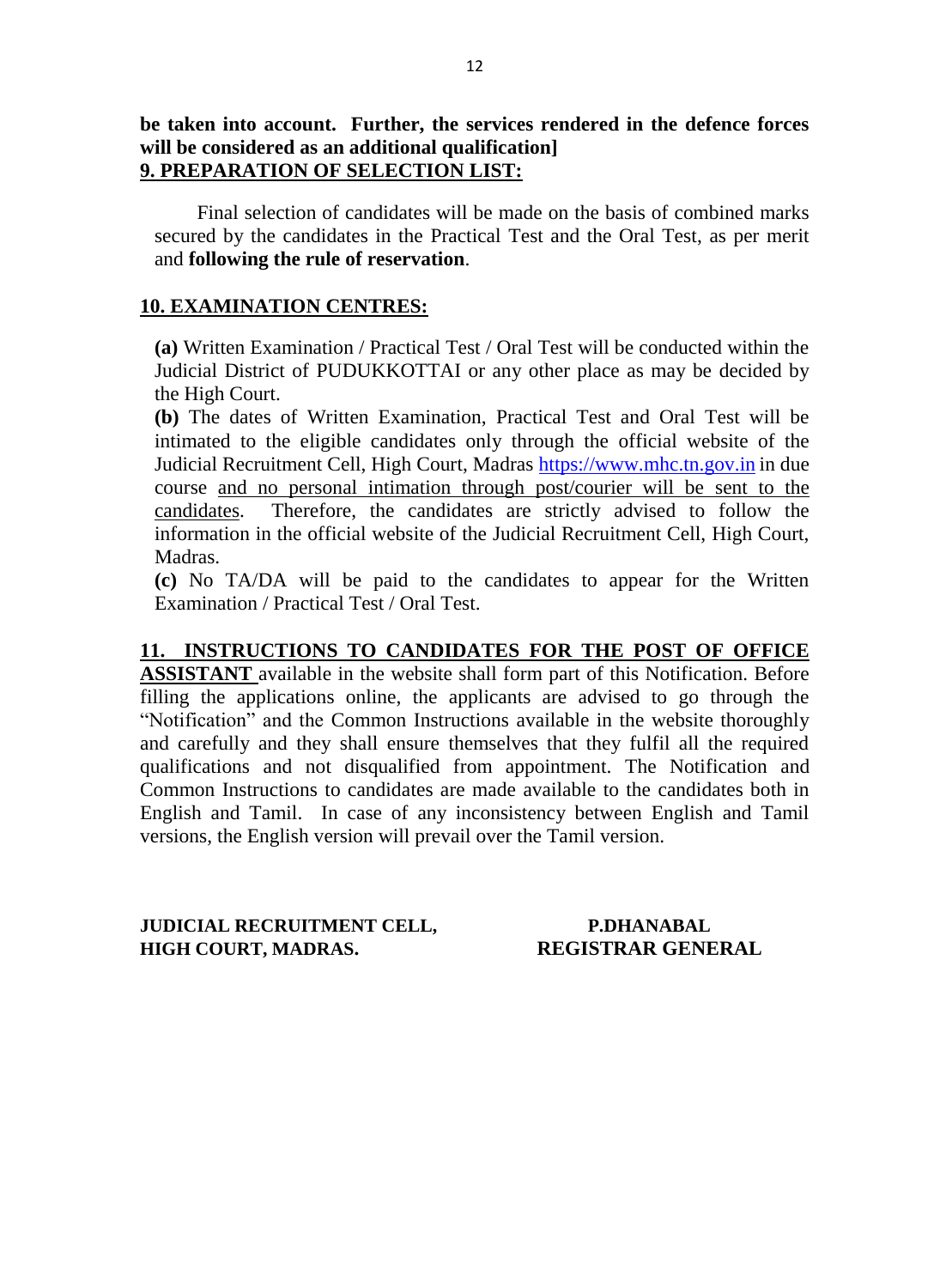## **ANNEXURE TO NOTIFICATION NO.89/2021**

**Abbreviations used in the Annexure**: GT- General Turn; BC - Backward Class; BC(M) Backward Class (Muslim); MBC/DC - Most Backward Class/Denotified Community; SC - Scheduled Caste; SC(A) Scheduled Caste (Arunthathiyars); ST - Scheduled Tribe; W - Women; DW - Destitute Widow; PSTM - Persons Studied in Tamil Medium)

| S.NO           | <b>CATEGORY</b>                                                                                                                   | <b>CURRENT</b><br><b>VACANCIES</b> | <b>BACKLOG</b><br><b>VACANCIES</b> | <b>TOTAL NO. OF</b><br><b>VACANCIES</b> |
|----------------|-----------------------------------------------------------------------------------------------------------------------------------|------------------------------------|------------------------------------|-----------------------------------------|
| $\mathbf{1}$   | GT                                                                                                                                | 11                                 | $\mathbf 0$                        | 11                                      |
| $\overline{2}$ | GT (PSTM)                                                                                                                         | $\mathbf{1}$                       | $\overline{0}$                     | $\mathbf{1}$                            |
| $\overline{3}$ | GT(W)                                                                                                                             | $\overline{4}$                     | $\overline{0}$                     | $\overline{4}$                          |
| 4              | GT (W) (PSTM)                                                                                                                     | $\overline{2}$                     | $\overline{0}$                     | $\overline{2}$                          |
| 5              | GT (W) (DEAF AND HARD HEARING)                                                                                                    | $\mathbf{1}$                       | $\overline{0}$                     | $\mathbf{1}$                            |
| 6              | GT (PSTM) (PRIORITY)                                                                                                              | $\mathbf{1}$                       | $\mathbf 0$                        | $\mathbf{1}$                            |
| $\overline{7}$ | <b>GT (PRIORITY)</b>                                                                                                              | $\overline{4}$                     | $\overline{0}$                     | $\overline{4}$                          |
| 8              | <b>BC (OTHER THAN BCM)</b>                                                                                                        | 6                                  | $\overline{0}$                     | 6                                       |
| 9              | BC (OTHER THAN BCM) (PSTM)                                                                                                        | 3                                  | $\overline{0}$                     | 3                                       |
| 10             | BC (OTHER THAN BCM) (W)                                                                                                           | $\overline{4}$                     | $\mathbf 0$                        | $\overline{4}$                          |
| 11             | BC (OTHER THAN BCM) (W) (PSTM)                                                                                                    | $\overline{2}$                     | $\overline{0}$                     | $\overline{2}$                          |
|                | BC (OTHER THAN BCM) (PRIORITY)<br>(AUTISM, INTELLECTUAL DISABILITY,<br><b>SPECIFIC LEARNING DISABILITY &amp;</b><br><b>MENTAL</b> |                                    |                                    |                                         |
| 12             | ILLNESS / MULTIPLE DISABILITIES)                                                                                                  | $\mathbf{1}$                       | $\overline{0}$                     | $\mathbf{1}$                            |
| 13             | BC (OTHER THAN BCM) (PRIORITY)                                                                                                    | 4                                  | $\overline{0}$                     | 4                                       |
| 14             | BC(M)                                                                                                                             | $\mathbf{1}$                       | $\overline{0}$                     | $\mathbf{1}$                            |
| 15             | BC (M) (PSTM)                                                                                                                     | $\mathbf{1}$                       | $\overline{0}$                     | $\mathbf{1}$                            |
| 16             | BC (M) (W) (DW)                                                                                                                   | $\mathbf{1}$                       | $\overline{0}$                     | $\mathbf{1}$                            |
| 17             | MBC/DC                                                                                                                            | 5                                  | $\overline{0}$                     | 5                                       |
| 18             | MBC/DC (PSTM)                                                                                                                     | $\overline{2}$                     | $\overline{0}$                     | $\overline{2}$                          |
| 19             | MBC/DC (W)                                                                                                                        | $\overline{4}$                     | $\overline{0}$                     | $\overline{4}$                          |
| 20             | MBC/DC (W) (PSTM)                                                                                                                 | $\mathbf{1}$                       | $\mathbf 0$                        | $\mathbf{1}$                            |

## DISTRIBUTION OF VACANCIES FOR THE POST OF **OFFICE ASSISTANT**